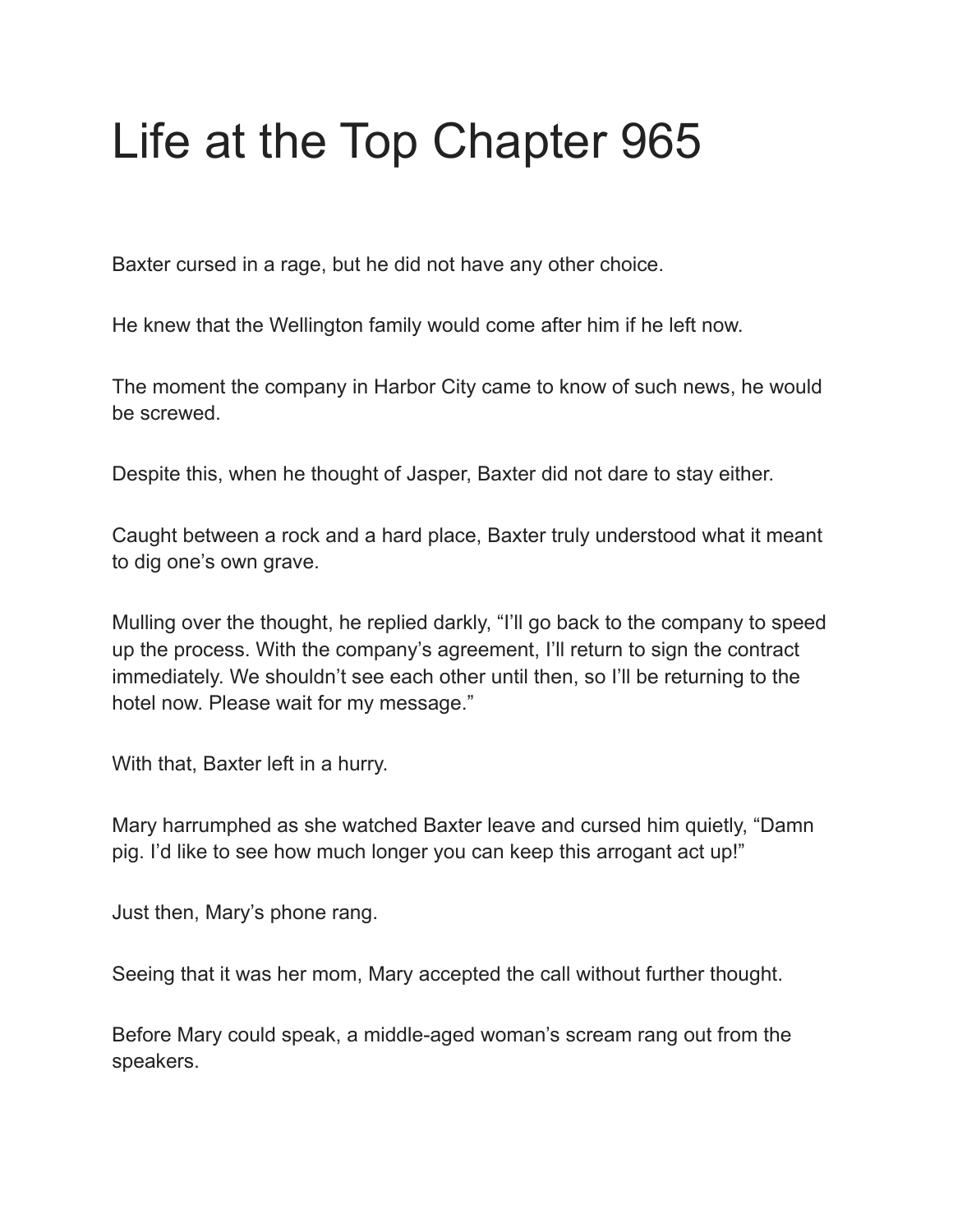"Has Greg gone mad, Mary? That has to be it! Find a chain and tie him up if that's the case, don't let him hurt my grandson!"

Mary was shocked by what she heard and quickly asked, "What happened, Mom? Calm down and tell me slowly. Useless trash like Greg would never dare to offend you! What happened?"

"Never dare to offend me? He almost hit me just now! I was walking by your house and I decided to check in on my grandson, but who'd have thought that Greg, this mad dog said he wanted a divorce and was going to bring the child away… Come home now, I'll call your brother. Greg's got no respect for anyone now!"

The call ended immediately after this.

Mary was both shocked and angry at the contents of the phone call.

She was shocked that Greg dared to suggest a divorce and take the child, but angry about how ungrateful Greg was acting.

Even so, there was no point in saying anything now, so Mary immediately got into her car and made her way home without another word.

…

At the same time, in Greg's home, Jasper was currently standing by the side with a cold look in his eyes while a woman in her fifties, with a bloated figure and covered with jewelry, pointed at Greg and scolded him.

"Who do you think you are, Greg? Ter is my grandson; He's a Wellington! He has nothing to do with you, Greg Costa! You want to leave? Fine, get lost then! But there's no way I'll let you take Ter with you! I'll kill you if you do!

"You ungrateful b\*stard! You've been living under our roof for so long, using our appliances, and eating our food, and here you are suggesting a divorce? Who